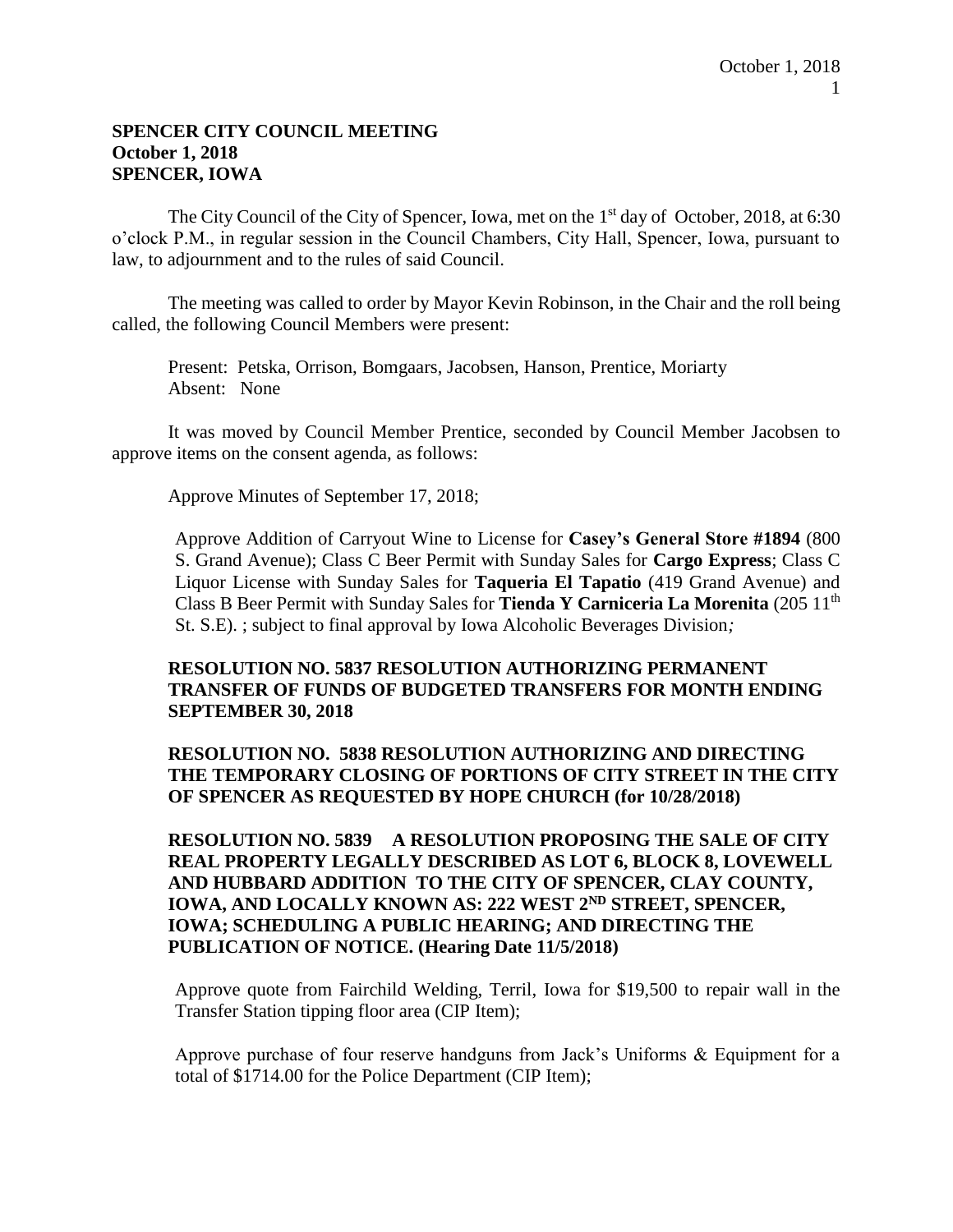Approve purchase of 14' Utility Trailer from Performance Truck, Spencer, Iowa, for \$2,333 for the Wastewater Treatment Plant (CIP Item);

Approve Spencer Care's Request #26 for the City mandated Tree Trimming for the total cost of the tree trimming done by the City Contractor;

## **RESOLUTION NO. 5840 RESOLUTION TO PROVIDE FOR A NOTICE OF HEARING ON PROPOSED PLANS, SPECIFICATIONS, FORM OF CONTRACT AND ESTIMATE OF COST FOR THE 2018 FIRE TRAINING TOWER - GRADING & SITE WORK PROJECT, AND THE TAKING OF BIDS THEREFOR (Letting Date 10/26/2018 & Hearing Date 11/5/2018)**

The Mayor put the question upon the motion, and the roll being called, the vote thereon was as follows:

Ayes: Petska, Orrison, Bomgaars, Jacobsen, Hanson, Prentice, Moriarty Nays: None

Whereupon, the Mayor declared the motion carried.

Council Member Hanson moved that the proposed ordinance entitled "AN ORDINANCE AMENDING TITLE 1, CHAPTER 10 SECTION 2" be finally passed and adopted as Ordinance No. 835. Council Member Moriarty seconded the motion. The Mayor put the question on the motion and the roll being called, the vote thereon was as follows:

AYES: Petska, Orrison, Bomgaars, Jacobsen, Hanson, Prentice, Moriarty NAYS: None

Whereupon, the Mayor declared the motion carried and Ordinance No. 835 duly passed and adopted and signed his approval thereto.

## **ORDINANCE NO. 835 AN ORDINANCE AMENDING TITLE 1, CHAPTER 10, SECTION 2 OF THE SPENCER CITY CODE TO REVISE THE CORPORATE BOUNDARIES OF THE CITY**

It was moved by Council Member Petska, seconded by Council Member Orrison to Approve Quote for demolition of property at 221 West 2<sup>nd</sup> Street to Sieh Farm Drainage for \$9,400. The motion was declared carried when all Council Members present voted aye on voice call vote.

This being the time and place fixed by the City Council for the consideration of bids for the purchase of the City's General Obligation Urban Renewal Bonds, Series 2018B, the Mayor announced that bids had been received and canvassed on behalf of the City at the time and place fixed therefore.

Whereupon, such bids were placed on file, and the substance of such bids was noted in the minutes, as follows: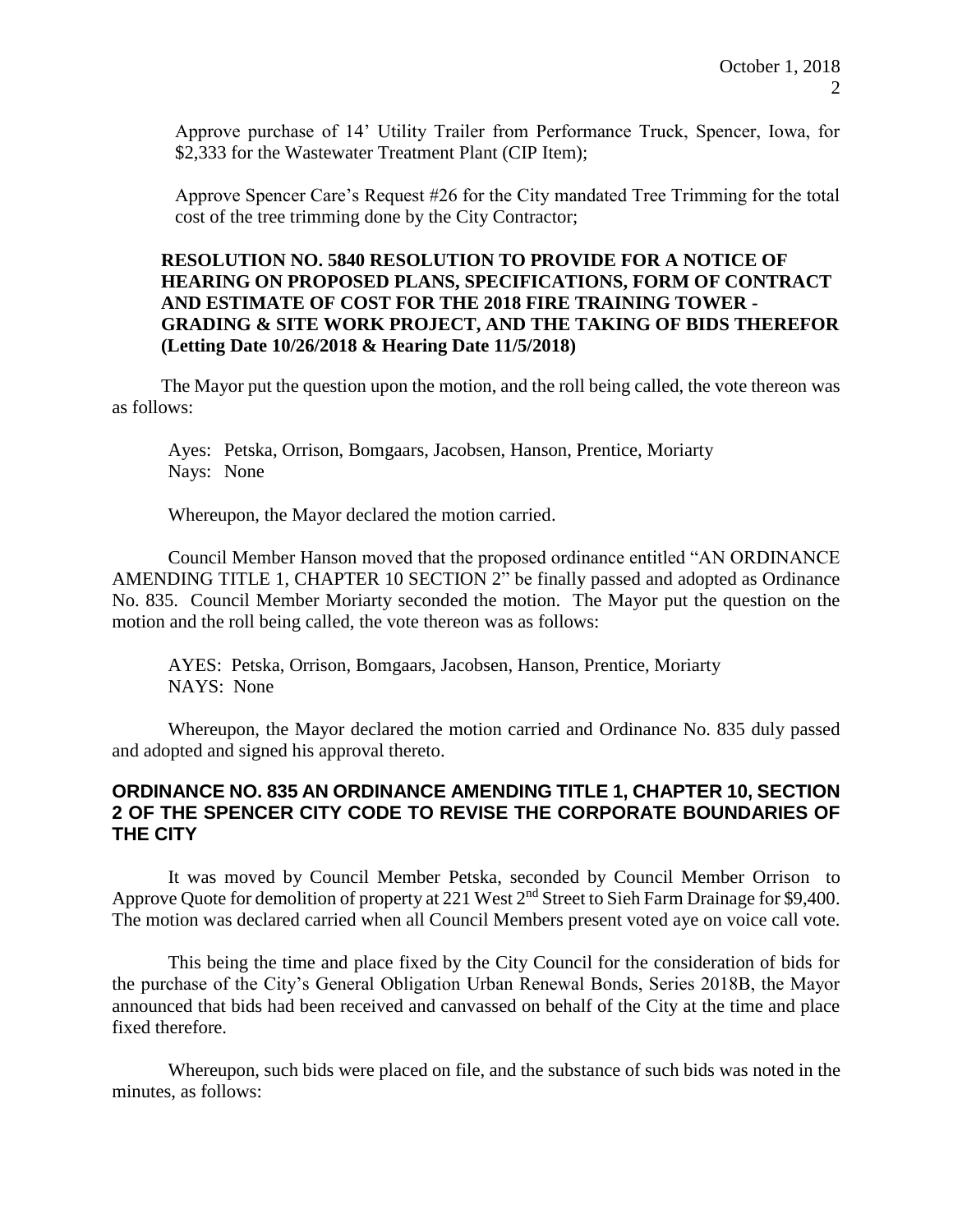| Name and Address of Bidder                                                                 | Final Bid (interest cost) |
|--------------------------------------------------------------------------------------------|---------------------------|
| D.A. DAVIDSON & CO<br>Denver, Colorado                                                     | 2.5509%                   |
| NORTHLAND SECURITIES, INC.<br>Minneapolis, Minnesota                                       | 2.6107%                   |
| <b>BANKERS' BANK</b><br>Madison, Wisconsin<br><b>COMMUNITY STATE BANK</b><br>Spencer, Iowa | 2.6551\%                  |
| DOUGHERTY & CO. LLC<br>Minneapolis, Minnesota                                              | 2.6913\%                  |
| <b>COMMERCE BANK</b><br>Kansas City, Missouri                                              | 2.8164%                   |
| UMB BANK N.A.<br>Kansas City, Missouri                                                     | 2.8710\%                  |

After due consideration and discussion, Council Member Jacobsen introduced the resolution next hereinafter set out and moved its adoption, seconded by Council Member Bomgaars. The Mayor put the question upon the adoption of said resolution, and the roll being called, the following Council Members voted:

Ayes: Petska, Orrison, Bomgaars, Jacobsen, Hanson, Prentice, Moriarty

Nays: None

Whereupon, the Mayor declared the resolution duly adopted as hereinafter set out.

### **RESOLUTION NO. 5841 RESOLUTION PROVIDING FOR THE SALE OF GENERAL OBLIGATION URBAN RENEWAL BONDS, SERIES 2018B (D.A. Davidson & Co.)**

#### **Department Head Reports:**

Planning Department Library Fire Police Public Works Park & Recreation Golf Course